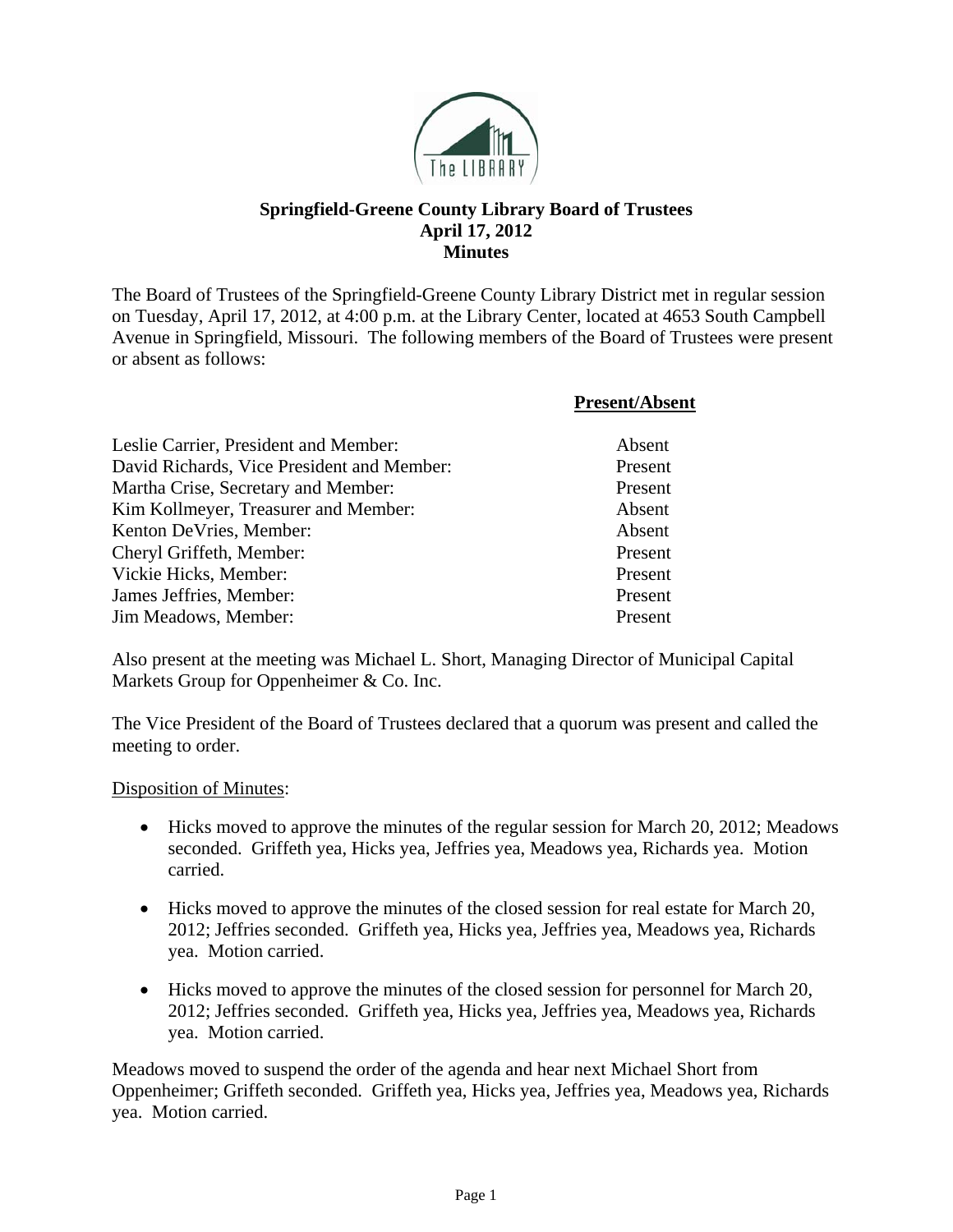## Miscellaneous Item: Series B Leasehold Revenue Bond Refunding

Michael L. Short, Managing Director of Municipal Capital Markets Group for Oppenheimer & Co. Inc., presented information on the status of the Series B Leasehold Revenue bond refunding. Series A and Series C are paid off, leaving the \$3,375,000 Series B bond. Those bonds are callable and can now be exchanged for new bonds. Since the market is favorable, the board of trustees voted to pursue the refunding. Reasons for refunding at this time are savings on the interest paid, to reduce the Library District's overall debt, and to reduce the debt service by approximately \$31,000 annually. Over a ten year period, this would save the Library District \$310,000.

The Public Building Corporation has passed its own authorizing resolution, and the action currently needed from the Board of Trustees is to adopt a resolution authorizing the refunding. The parameters of the resolution (also see the handout) are as follows:

- Maximum Principal Amount not to exceed \$3,750,000
- Maximum True Interest Cost (TIC) not to exceed 3.00%
- Final Stated Maturity Date not later than  $4/1/2022$
- Maximum Underwriter's Discount not to exceed \$20.00 / \$1000
- Not subject to redemption prior to: (pending -- will test the market with a callable option at five years; otherwise, with no early redemption)
- Present Value of Savings not less than 6.5%

[Trustee Crise arrived at the meeting.]

The Library District's debt would be reduced because the bonds would sell at a premium and therefore for more than face value. The premium is attractive to the market because the coupon is of greater value than the yield since they will be reselling them. Short reported that the Moody's ratings have been released, with the Library receiving an "initial" or first-time rating of Aa2, and the specific bonds at issue receiving a rating of Aa3, and he reported that these are very good ratings. Short credited administration for sound financial management and staff for answering questions and providing a lot of financial information. He referred to the Moody's report comments as very positive, stating that a strength of the Library District is "sound financial operations supported by healthy reserves, ample liquidity and prudent budget management."

*The matter of approving the issuance by The Public Building Corporation of the Springfield-Greene County Library District of not to exceed \$3,750,000 principal amount of Leasehold Revenue Refunding Bonds (Library Improvement Project), Series 2012, of the Corporation came on for consideration and was discussed.* 

*After consideration and discussion by the Board of Trustees, Trustee Hicks presented and moved the adoption of a Resolution entitled as follows:* 

*RESOLUTION APPROVING THE ISSUANCE OF NOT TO EXCEED \$3,750,000 PRINCIPAL AMOUNT OF LEASEHOLD REVENUE REFUNDING BONDS (LIBRARY IMPROVEMENT PROJECT), SERIES 2012, BY THE PUBLIC BUILDING CORPORATION OF THE SPRINGFIELD-GREENE COUNTY LIBRARY DISTRICT FOR THE PURPOSE OF PROVIDING FUNDS TO*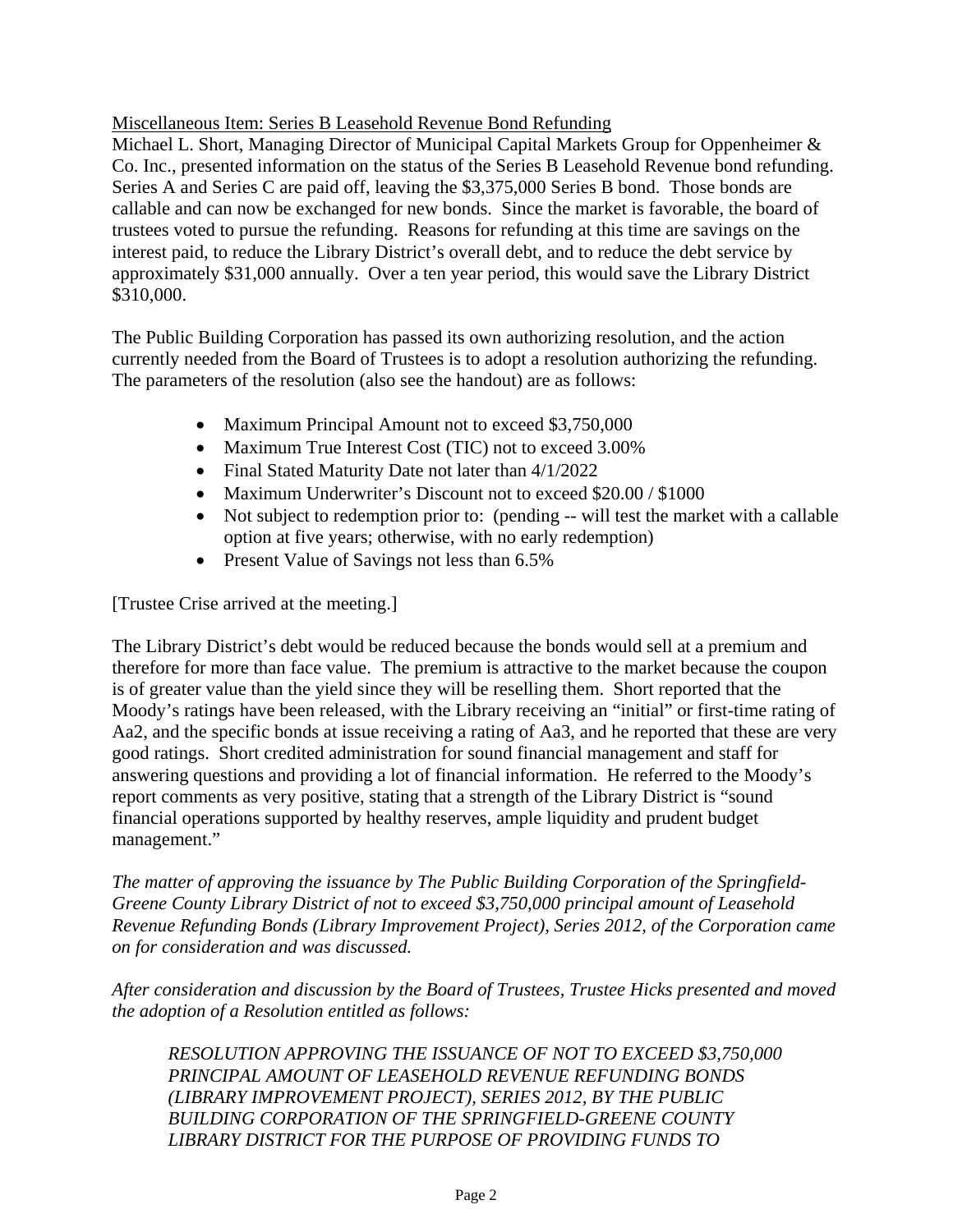### *REFUND CERTAIN OF THE CORPORATION'S BONDS AND REFINANCE CERTAIN IMPROVEMENTS; AUTHORIZING AND APPROVING CERTAIN DOCUMENTS IN CONNECTION WITH THE ISSUANCE OF THE BONDS; AND AUTHORIZING CERTAIN OTHER ACTIONS IN CONNECTION WITH THE ISSUANCE OF THE BONDS.*

*The motion to adopt the Resolution was seconded by Trustee Griffeth. Thereupon, the Resolution was read by title and considered, and the question of the adoption of said Resolution was put to a roll call vote, the vote thereon being as follows:* 

*Crise yea, Griffeth yea, Hicks yea, Jeffries yea, Meadows yea, Richards yea. Nay: none. Motion carried.* 

*The Vice President of the Board of Trustees declared the Resolution duly adopted.* 

After consideration and discussion by the Board of Trustees, Meadows moved the adoption of a Resolution entitled as follows:

TAX COMPLIANCE AGREEMENT Dated as of April 1, 2012 Among The Public Building Corporation of the Springfield-Greene County Library District, Springfield-Greene County Library District, and Commerce Bank, Kansas City, Missouri, as Trustee / \$[principal amount] The Public Building Corporation of the Springfield-Greene County Library District Leasehold Revenue Refunding Bonds (Library Improvement Project) Series 2012

The motion to adopt the Tax Compliance Agreement was seconded by Jeffries. Crise yea, Griffeth yea, Hicks yea, Jeffries yea, Meadows yea, Richards yea. Nay: none. Motion carried.

Finance and Personnel Committee: Cooper reported for committee. With 75 percent of the year gone, the Library is 7.5 percent under budget, but with some larger expenses coming soon, that overage will diminish. Current year-to-date revenue is at \$12,249,923, and current year-to-date expenses are at \$8,515,119. Out-of-County fees are exactly on budget at 75 percent. On Account 4212 Consortium Payments, there is a negative number because of the need to move the money to grant income since those consortium payments are considered as in-kind matches for the MOBIUS grant; that line will regularize next month. Health insurance premiums and health claims are on target with the budget. Fines revenue for the year is under as expected because of Food-For-Fines and Summer Reading Program fine forgiveness incentives. The Finance-Personnel Committee recommended adopting the resolution authorizing the refunding of the Series B Leasehold Revenue Bonds.

Buildings and Grounds Committee: Griffeth reported:

- Although the Fog City coffee shop is still operating at this time at the Midtown-Carnegie Branch, the parent corporation Swisshelm Group is in bankruptcy, so a new coffee shop is being sought. The lease with Fog City stipulates that they would return the building to its original condition at the end of their tenancy.
- New flooring is being put in at the Mudhouse, scheduled to be installed during Memorial Day weekend.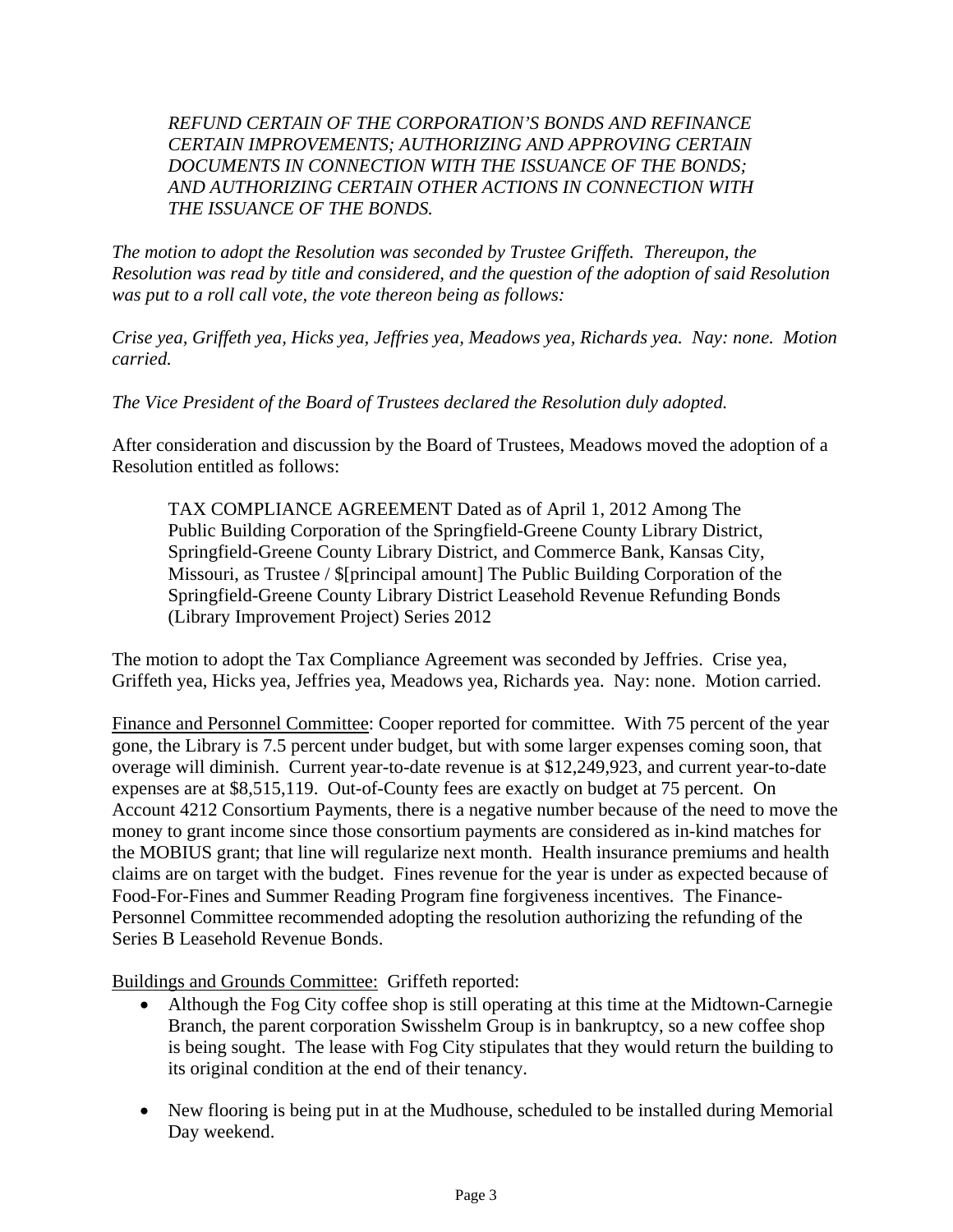- The new carpeting in the reference area at the Library Center will be replaced with a better color match next week.
- The Friends sorting building next to the Midtown-Carnegie Branch will be getting new flooring during the Friends of the Library Book Sale April 24 – 29.
- One of the delivery vans has been re-assigned to the IT department for their use in hauling computer equipment.
- There have been air conditioning repairs at the Library Center and at the Brentwood Branch Library.
- Branch Manager Kim Flores' office at the Brentwood Branch has been repainted.

Programs-Services-Technology Committee: Hicks deferred the committee report until the board education segment at the next board meeting.

Report of the Director: Cooper reported the following:

- The last payment has been made on the Series A bonds as of April 2, so that will appear on next month's financial report. That frees up about \$300,000 from the budget.
- City Council is considering a Chapter 353 tax abatement for Springfield Tire Exchange Redevelopment Area. The impact on the District is estimated to be \$6,854 in additional taxes over the next 25 years if developed and abated, as opposed to \$22,156 in additional taxes if developed but not abated, a difference of \$15,302. Tax revenue to the District if the land is left undeveloped is estimated at \$8,703 over the next 25 years.
- Partnerships with the Library include United Way, Community Partnership of the Ozarks, Community Foundation of the Ozarks, YMCA and the Discovery Center on Born2Learn kiosks. Springfield Public Schools has named Robberson Elementary as its first Community School, and the Library will be a partner with them on this project. The City of Springfield will partner with the Library on the Neighbor for Neighbor project as well.
- The new Chromebook service will be implemented around May 1. Ten Google Chromebooks will be placed at the Brentwood Branch Library and 10 at the Library Center.
- The Edge celebrates its tenth anniversary with an open house on April 27 from 1 to 3 p.m.
- Community & Conflict project director Brian Grubbs made a presentation on April 10 at Columbia University Library in New York City about the digitization of the Peter Wellington Alexander Papers. The Civil War Timeline went live on March 29.
- Hunger Games programming has been very successful and popular.
- Big Read 2012 began with the Edible Books and Iron Check cook-off competitions at the Park Central Branch Library.